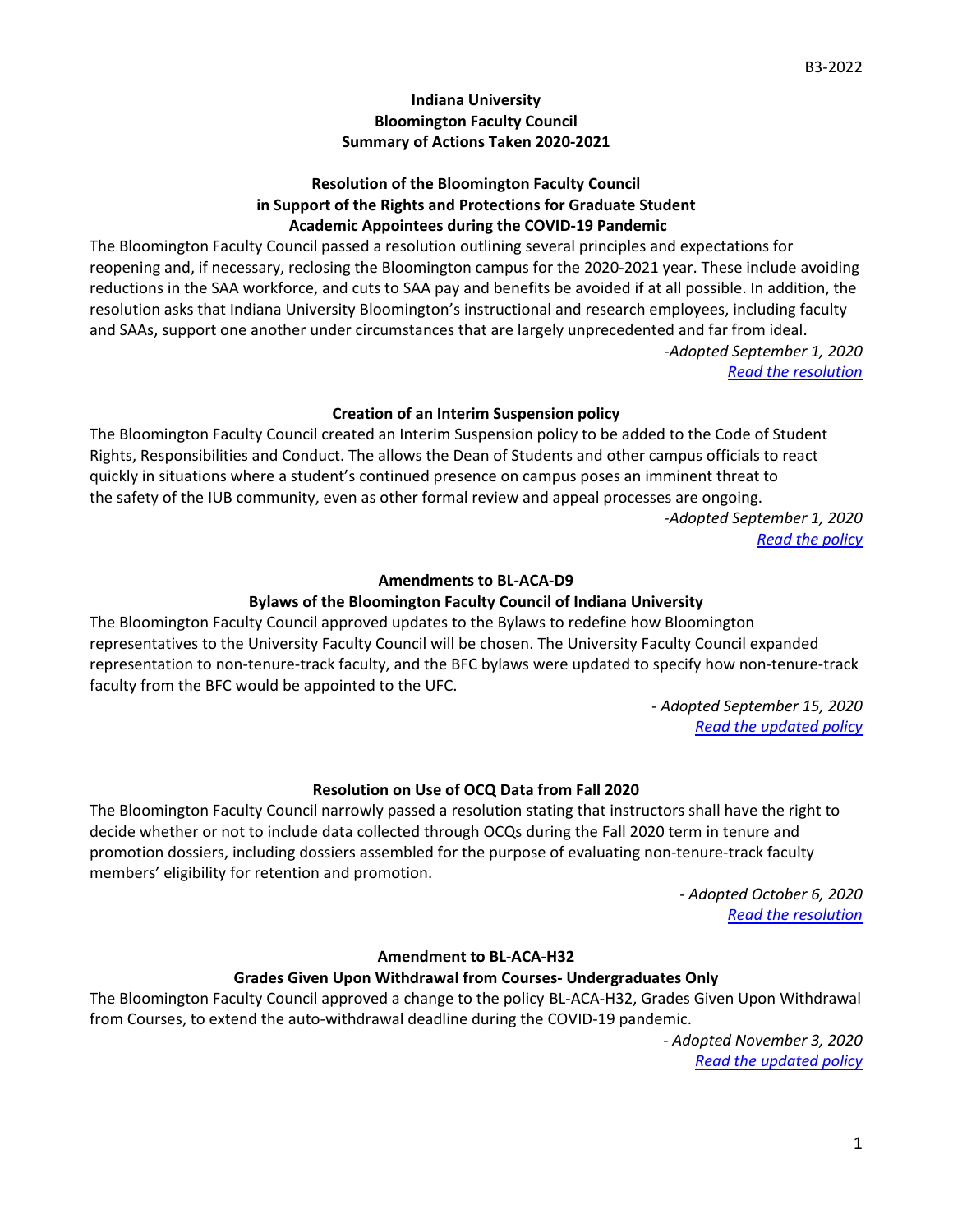#### **Amendment to BL-ACA-H32**

#### **Grades Given Upon Withdrawal from Courses- Undergraduates Only**

The Bloomington Faculty Council approved a change to the policy, BL-ACA-H32 Grades Given Upon Withdrawal from Courses, to allow students to withdraw from all subjects simultaneously under circumstances where their overall performance has been negatively impacted by the pandemic.

> *- Adopted November 3, 2020 [Read the updated policy](https://vpfaa.indiana.edu/policies/bl-aca-h11-undergraduate-admissions/index.html)*

## **Amendments to Amendments to BL-ACA-D9**

# **Bylaws of the Bloomington Faculty Council of Indiana University**

The Bloomington Faculty Council approved changes to the bylaws to alter the nominations process in several way. Most notably, the amendments move a third-party nomination process to a self-nomination process. These changes were made with the goal of streamlining the annual election process and increasing the number of candidates willing to stand for election for certain seats on the council.

> *- Adopted November 17, 2020 [Read the updated policy](https://vpfaa.indiana.edu/policies/bl-aca-d9-bloomington-faculty-bylaws/index.html)*

# **Amendments to BL-ACA-H28 Faculty Instructional Responsibilities**

The Bloomington Faculty Council approved amendments to BL-ACA-H28 Faculty Instructional Responsibilities to expand the definition of "early evaluation" to include instructor observations and other qualitative forms of feedback, in addition to "letter grades."

> *- Adopted December 1, 2020 [Read the updated policy](https://vpfaa.indiana.edu/policies/bl-aca-h28-instructional-responsibilities/index.html)*

#### **Amendments to BL-ACA-A3**

#### **Bloomington Campus Policies for Non-Tenure-Track Instructional Appointments**

The Bloomington Faculty Council approved amendments to BL-ACA-A3 Bloomington Campus Policies for Non-Tenure-Track Instructional Appointments, to allow for the possibility of units extending five-year rolling contracts to non-tenure-track appointees.

> *- Adopted February 2, 2021 [Read the updated policy](https://vpfaa.indiana.edu/policies/bl-aca-a3-non-tenure-track-instructional-appointments/index.html)*

# **Resolution of the Bloomington Faculty Council**

#### **regarding academic freedom support for non-tenure-track faculty**

The Bloomington Faculty Council passed a resolution affirming that five-year rolling contracts are the preferred mechanism for implementing Indiana University's long term contract mandate, since they best protect the academic freedom of non-tenure-track faculty.

> *-Adopted March 16, 2021 [Read the resolution](https://bfc.indiana.edu/policies/statements-resolutions/policy-resolutions/ntt-academic-freedom.html)*

## **Amendments to BL-ACA-H11 Undergraduate Admissions Policy**

The Bloomington Faculty Council approved amendments to BL-ACA-H11 Undergraduate Admissions Policy to grant an extension of special exception for test-optional applications for specific applicant populations that was approved last year at the outset of the COVID-19 pandemic.

> *-Adopted March 16, 2021 [Read the updated policy](https://vpfaa.indiana.edu/policies/bl-aca-h11-undergraduate-admissions/index.html)*